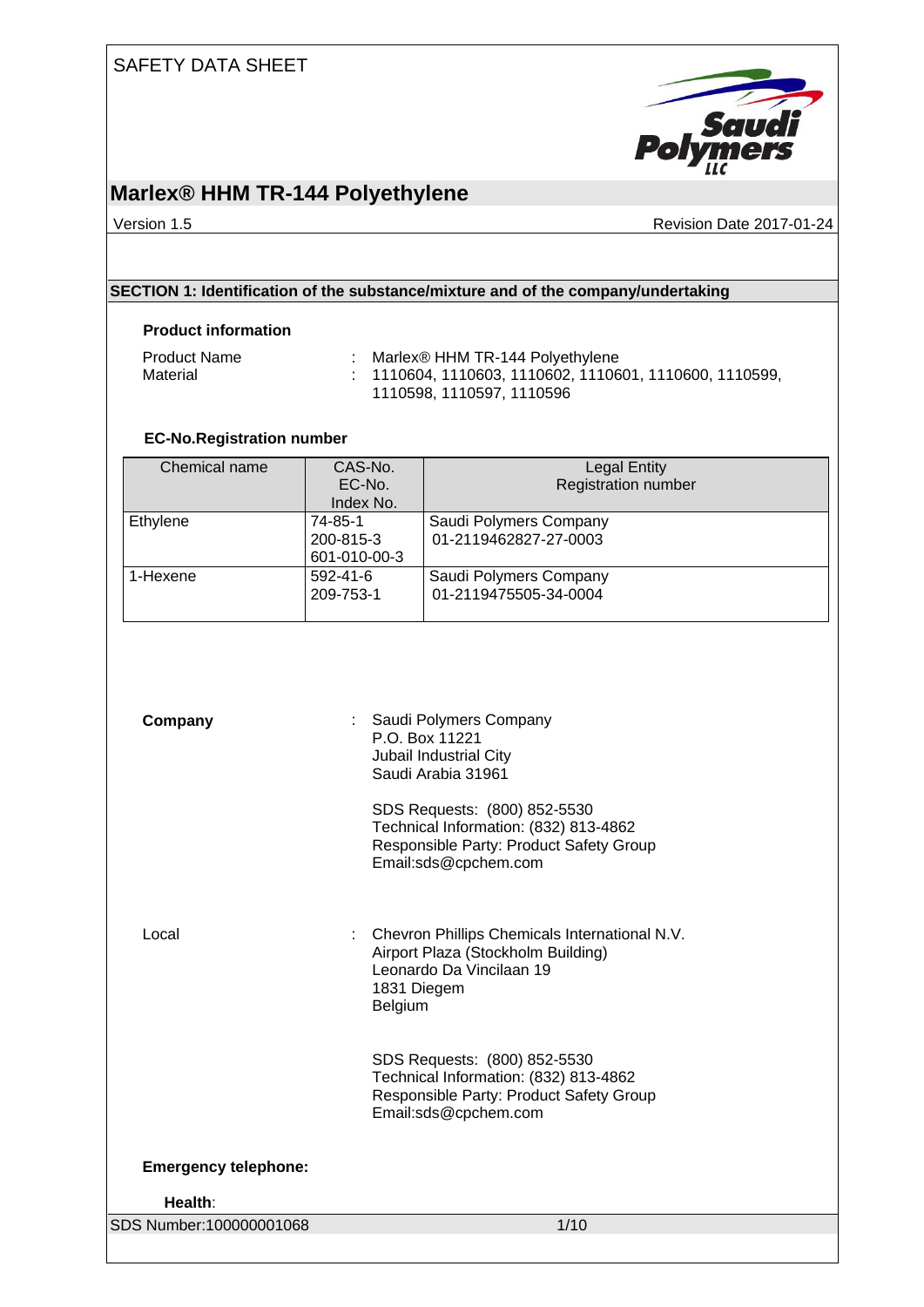# **Marlex® HHM TR-144 Polyethylene**

version 1.5 **Revision Date 2017-01-24** 

| 866.442.9628 (North America)<br>1.832.813.4984 (International)<br>Transport:<br>CHEMTREC 800.424.9300 or 703.527.3887(int'l)<br>Asia: +800 CHEMCALL (+800 2436 2255) China: +86-21-22157316<br>EUROPE: BIG +32.14.584545 (phone) or +32.14583516 (telefax)<br>Mexico CHEMTREC 01-800-681-9531 (24 hours)                                                     |                                                                                                                                                                                                                                                                                      | South America SOS-Cotec Inside Brazil: 0800.111.767 Outside Brazil: +55.19.3467.1600 |                           |  |  |  |  |
|--------------------------------------------------------------------------------------------------------------------------------------------------------------------------------------------------------------------------------------------------------------------------------------------------------------------------------------------------------------|--------------------------------------------------------------------------------------------------------------------------------------------------------------------------------------------------------------------------------------------------------------------------------------|--------------------------------------------------------------------------------------|---------------------------|--|--|--|--|
| Responsible Department<br>E-mail address<br>Website                                                                                                                                                                                                                                                                                                          | SDS@CPChem.com<br>: www.CPChem.com                                                                                                                                                                                                                                                   | <b>Product Safety and Toxicology Group</b>                                           |                           |  |  |  |  |
| MEDICAL APPLICATION CAUTION: Do not use this material in medical applications involving<br>permanent implantation in the human body or permanent contact with internal body fluids or tissues<br>fluids or tissues.                                                                                                                                          |                                                                                                                                                                                                                                                                                      |                                                                                      |                           |  |  |  |  |
| Do not use this material in medical applications involving brief or temporary implantation in the<br>human body or contact with internal body fluids or tissues unless the material has been provided<br>directly from Chevron Phillips Chemical Company LP or its legal affiliates under an agreement which<br>expressly acknowledges the contemplated use. |                                                                                                                                                                                                                                                                                      |                                                                                      |                           |  |  |  |  |
|                                                                                                                                                                                                                                                                                                                                                              | Chevron Phillips Chemical Company LP and its legal affiliates makes no representation, promise,<br>express warranty or implied warranty concerning the suitability of this material for use in implantation<br>in the human body or in contact with internal body fluids or tissues. |                                                                                      |                           |  |  |  |  |
| <b>SECTION 2: Hazards identification</b>                                                                                                                                                                                                                                                                                                                     |                                                                                                                                                                                                                                                                                      |                                                                                      |                           |  |  |  |  |
| <b>Classification of the substance or mixture</b><br><b>REGULATION (EC) No 1272/2008</b>                                                                                                                                                                                                                                                                     |                                                                                                                                                                                                                                                                                      |                                                                                      |                           |  |  |  |  |
| Not a hazardous substance or mixture according to Regulation (EC) No 1272/2008.                                                                                                                                                                                                                                                                              |                                                                                                                                                                                                                                                                                      |                                                                                      |                           |  |  |  |  |
| <b>Label elements</b>                                                                                                                                                                                                                                                                                                                                        |                                                                                                                                                                                                                                                                                      |                                                                                      |                           |  |  |  |  |
|                                                                                                                                                                                                                                                                                                                                                              |                                                                                                                                                                                                                                                                                      |                                                                                      |                           |  |  |  |  |
| Labeling (REGULATION (EC) No 1272/2008)                                                                                                                                                                                                                                                                                                                      |                                                                                                                                                                                                                                                                                      |                                                                                      |                           |  |  |  |  |
| Not a hazardous substance or mixture according to Regulation (EC) No 1272/2008.                                                                                                                                                                                                                                                                              |                                                                                                                                                                                                                                                                                      |                                                                                      |                           |  |  |  |  |
|                                                                                                                                                                                                                                                                                                                                                              |                                                                                                                                                                                                                                                                                      |                                                                                      |                           |  |  |  |  |
|                                                                                                                                                                                                                                                                                                                                                              |                                                                                                                                                                                                                                                                                      |                                                                                      |                           |  |  |  |  |
|                                                                                                                                                                                                                                                                                                                                                              |                                                                                                                                                                                                                                                                                      |                                                                                      |                           |  |  |  |  |
| <b>SECTION 3: Composition/information on ingredients</b>                                                                                                                                                                                                                                                                                                     |                                                                                                                                                                                                                                                                                      |                                                                                      |                           |  |  |  |  |
|                                                                                                                                                                                                                                                                                                                                                              |                                                                                                                                                                                                                                                                                      |                                                                                      |                           |  |  |  |  |
|                                                                                                                                                                                                                                                                                                                                                              |                                                                                                                                                                                                                                                                                      |                                                                                      |                           |  |  |  |  |
| <b>Mixtures</b>                                                                                                                                                                                                                                                                                                                                              |                                                                                                                                                                                                                                                                                      |                                                                                      |                           |  |  |  |  |
| <b>Hazardous ingredients</b>                                                                                                                                                                                                                                                                                                                                 |                                                                                                                                                                                                                                                                                      |                                                                                      |                           |  |  |  |  |
| Chemical name                                                                                                                                                                                                                                                                                                                                                | CAS-No.<br>EC-No.<br>Index No.                                                                                                                                                                                                                                                       | Classification<br>(REGULATION (EC) No<br>1272/2008)                                  | Concentration<br>$[wt\%]$ |  |  |  |  |
| Polyethylene Hexene<br>Copolymer                                                                                                                                                                                                                                                                                                                             | 25213-02-9                                                                                                                                                                                                                                                                           |                                                                                      | $99 - 100$                |  |  |  |  |
| Contains no hazardous ingredients according to GHS. :                                                                                                                                                                                                                                                                                                        |                                                                                                                                                                                                                                                                                      |                                                                                      |                           |  |  |  |  |
|                                                                                                                                                                                                                                                                                                                                                              |                                                                                                                                                                                                                                                                                      |                                                                                      |                           |  |  |  |  |
|                                                                                                                                                                                                                                                                                                                                                              |                                                                                                                                                                                                                                                                                      |                                                                                      |                           |  |  |  |  |
| SDS Number:100000001068                                                                                                                                                                                                                                                                                                                                      |                                                                                                                                                                                                                                                                                      | 2/10                                                                                 |                           |  |  |  |  |
|                                                                                                                                                                                                                                                                                                                                                              |                                                                                                                                                                                                                                                                                      |                                                                                      |                           |  |  |  |  |
|                                                                                                                                                                                                                                                                                                                                                              |                                                                                                                                                                                                                                                                                      |                                                                                      |                           |  |  |  |  |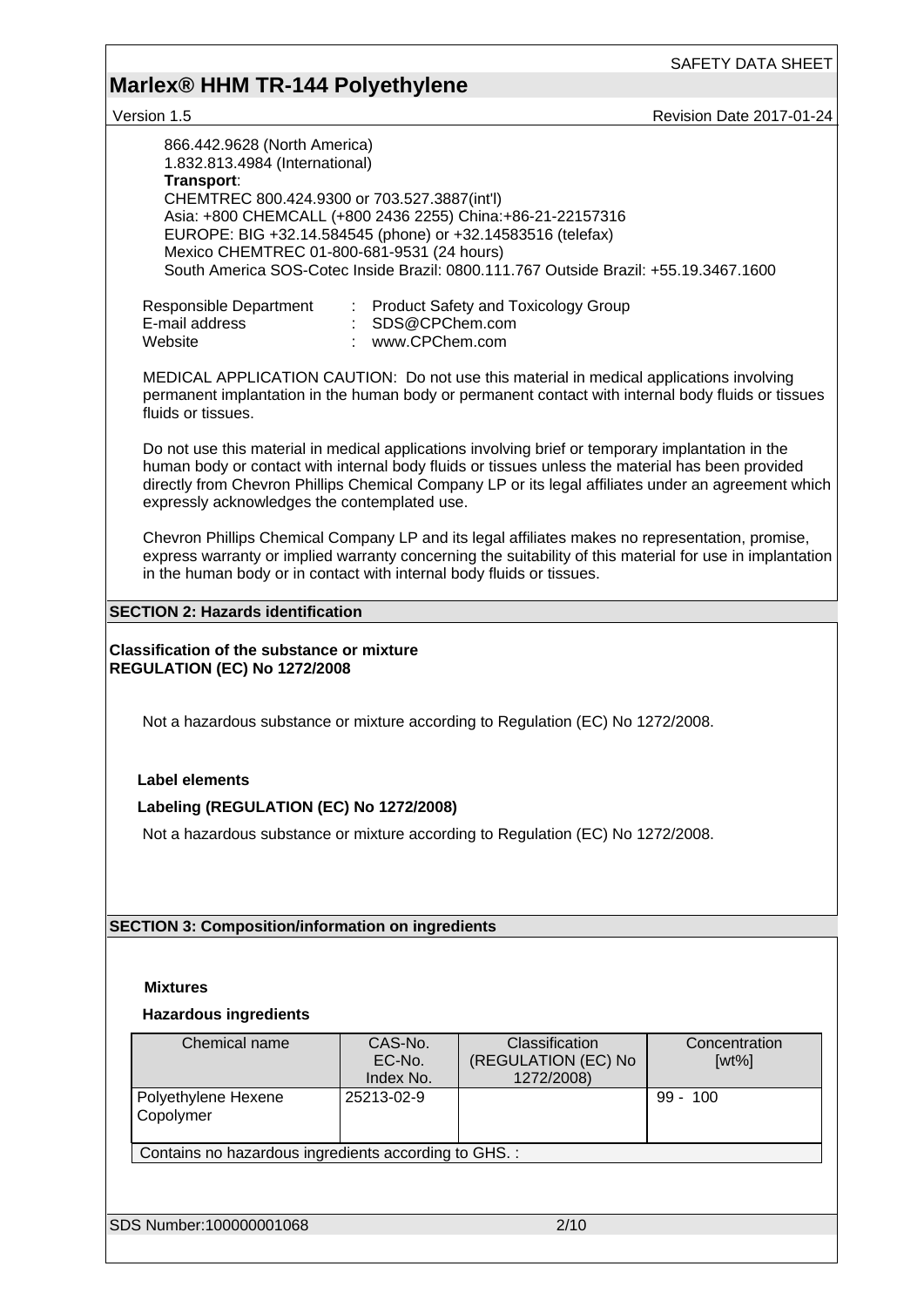## **Marlex® HHM TR-144 Polyethylene**

Version 1.5 **Accord 2017-01-24** Revision Date 2017-01-24

| <b>SECTION 4: First aid measures</b> |                                                                                                                                                                                                            |
|--------------------------------------|------------------------------------------------------------------------------------------------------------------------------------------------------------------------------------------------------------|
| If inhaled                           | : Move to fresh air in case of accidental inhalation of dust or<br>fumes from overheating or combustion. If symptoms persist,<br>call a physician.                                                         |
| In case of skin contact              | : If the molten material gets on skin, quickly cool in water. Seek<br>immediate medical attention. Do not try to peel the solidified<br>material from the skin or use solvents or thinners to dissolve it. |
| In case of eye contact               | : In the case of contact with eyes, rinse immediately with plenty<br>of water and seek medical advice.                                                                                                     |
| If swallowed                         | Do not induce vomiting without medical advice.                                                                                                                                                             |

| No data available<br>Water. Water mist. Dry chemical. Carbon dioxide (CO2).<br>Foam. If possible, water should be applied as a spray from a<br>fogging nozzle since this is a surface burning material. The<br>application of high velocity water will spread the burning<br>surface layer. Avoid the use of straight streams that may<br>create a dust cloud and the risk of a dust explosion. Use<br>extinguishing measures that are appropriate to local<br>circumstances and the surrounding environment.<br>Risks of ignition followed by flame propagation or secondary<br>explosions can be caused by the accumulation of dust, e.g. on<br>floors and ledges.<br>Use personal protective equipment. Wear self-contained |  |  |  |
|--------------------------------------------------------------------------------------------------------------------------------------------------------------------------------------------------------------------------------------------------------------------------------------------------------------------------------------------------------------------------------------------------------------------------------------------------------------------------------------------------------------------------------------------------------------------------------------------------------------------------------------------------------------------------------------------------------------------------------|--|--|--|
|                                                                                                                                                                                                                                                                                                                                                                                                                                                                                                                                                                                                                                                                                                                                |  |  |  |
|                                                                                                                                                                                                                                                                                                                                                                                                                                                                                                                                                                                                                                                                                                                                |  |  |  |
|                                                                                                                                                                                                                                                                                                                                                                                                                                                                                                                                                                                                                                                                                                                                |  |  |  |
| breathing apparatus for firefighting if necessary.                                                                                                                                                                                                                                                                                                                                                                                                                                                                                                                                                                                                                                                                             |  |  |  |
| This material will burn although it is not easily ignited.<br>÷                                                                                                                                                                                                                                                                                                                                                                                                                                                                                                                                                                                                                                                                |  |  |  |
| Treat as a solid that can burn. Avoid generating dust; fine dust<br>dispersed in air in sufficient concentrations, and in the<br>presence of an ignition source is a potential dust explosion<br>hazard.                                                                                                                                                                                                                                                                                                                                                                                                                                                                                                                       |  |  |  |
| Normal combustion forms carbon dioxide, water vapor and may<br>produce carbon monoxide, other hydrocarbons and<br>hydrocarbon oxidation products (ketones, aldehydes, organic<br>acids) depending on temperature and air availability.<br>Incomplete combustion can also produce formaldehyde.                                                                                                                                                                                                                                                                                                                                                                                                                                 |  |  |  |
| <b>SECTION 6: Accidental release measures</b>                                                                                                                                                                                                                                                                                                                                                                                                                                                                                                                                                                                                                                                                                  |  |  |  |
|                                                                                                                                                                                                                                                                                                                                                                                                                                                                                                                                                                                                                                                                                                                                |  |  |  |

SDS Number:100000001068 3/10 Avoid dust formation.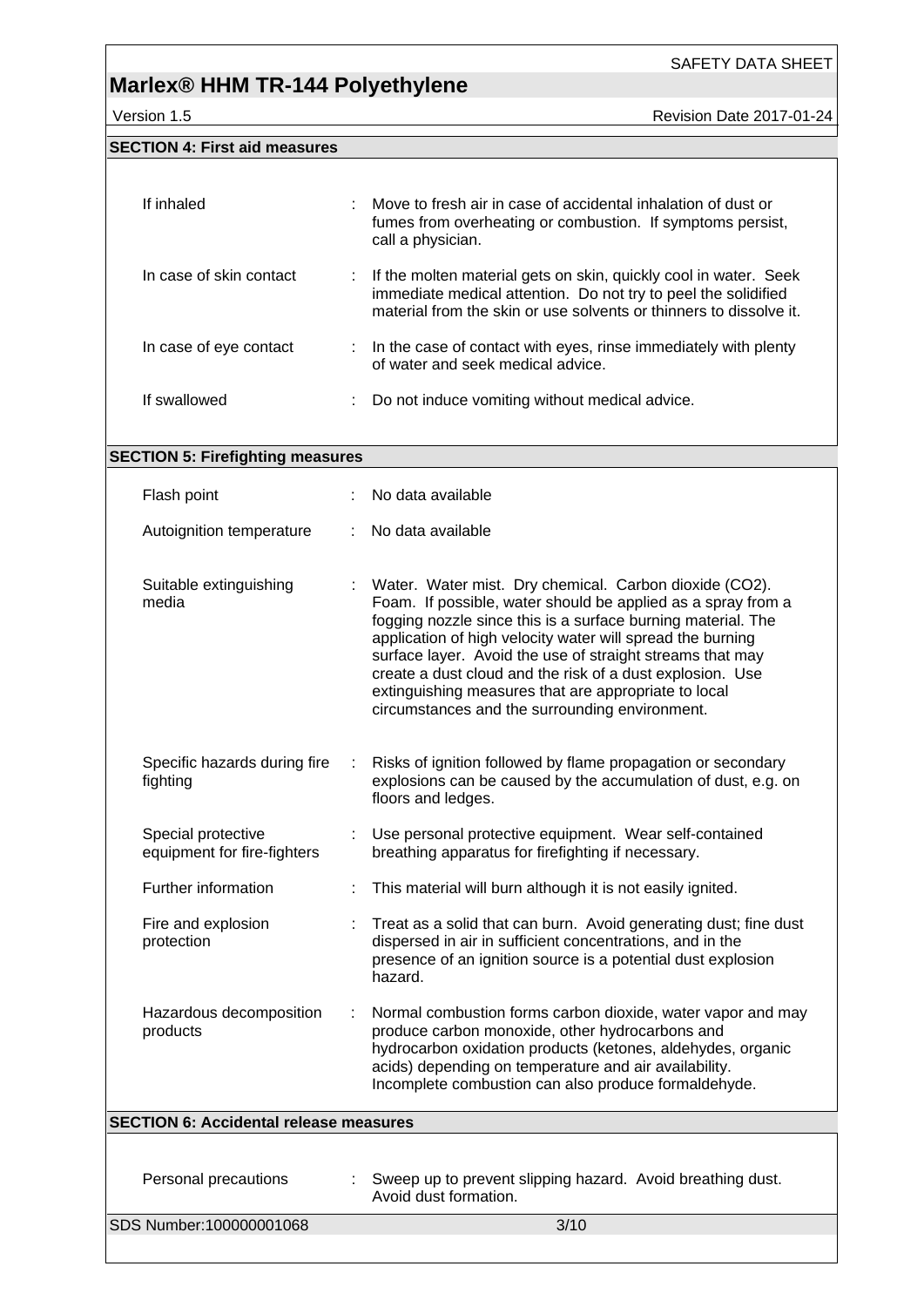|                                                         |   | SAFETY DATA SHEET                                                                                                                                                                                                                                                                                                                                                                                                                                                                                                                                                                                                                                                                                                                                |
|---------------------------------------------------------|---|--------------------------------------------------------------------------------------------------------------------------------------------------------------------------------------------------------------------------------------------------------------------------------------------------------------------------------------------------------------------------------------------------------------------------------------------------------------------------------------------------------------------------------------------------------------------------------------------------------------------------------------------------------------------------------------------------------------------------------------------------|
| Marlex <sup>®</sup> HHM TR-144 Polyethylene             |   |                                                                                                                                                                                                                                                                                                                                                                                                                                                                                                                                                                                                                                                                                                                                                  |
| Version 1.5                                             |   | Revision Date 2017-01-24                                                                                                                                                                                                                                                                                                                                                                                                                                                                                                                                                                                                                                                                                                                         |
| <b>Environmental precautions</b>                        | ÷ | Do not contaminate surface water. Prevent product from<br>entering drains.                                                                                                                                                                                                                                                                                                                                                                                                                                                                                                                                                                                                                                                                       |
| Methods for cleaning up                                 | ÷ | Clean up promptly by sweeping or vacuum.                                                                                                                                                                                                                                                                                                                                                                                                                                                                                                                                                                                                                                                                                                         |
| Additional advice                                       |   | Dust deposits should not be allowed to accumulate on<br>surfaces, as these may form an explosive mixture if they are<br>released into the atmosphere in sufficient concentration. Avoid<br>dispersal of dust in the air (i.e., clearing dust surfaces with<br>compressed air).                                                                                                                                                                                                                                                                                                                                                                                                                                                                   |
| <b>SECTION 7: Handling and storage</b>                  |   |                                                                                                                                                                                                                                                                                                                                                                                                                                                                                                                                                                                                                                                                                                                                                  |
| <b>Handling</b>                                         |   |                                                                                                                                                                                                                                                                                                                                                                                                                                                                                                                                                                                                                                                                                                                                                  |
| Advice on safe handling                                 | ÷ | Use good housekeeping for safe handling of the product.<br>Keep out of water sources and sewers.                                                                                                                                                                                                                                                                                                                                                                                                                                                                                                                                                                                                                                                 |
|                                                         |   | Spilled pellets and powders may create a slipping hazard.                                                                                                                                                                                                                                                                                                                                                                                                                                                                                                                                                                                                                                                                                        |
|                                                         |   | Electrostatic charge may accumulate and create a hazardous<br>condition when handling this material. To minimize this hazard,<br>bonding and grounding may be necessary, but may not by<br>themselves be sufficient. At elevated temperatures (>350°F,<br>>177°C), polyethylene can release vapors and gases, which<br>are irritating to the mucous membranes of the eyes, mouth,<br>throat, and lungs. These substances may include<br>acetaldehyde, acetone, acetic acid, formic acid, formaldehyde<br>and acrolein. Based on animal data and limited<br>epidemiological evidence, formaldehyde has been listed as a<br>carcinogen. Following all recommendations within this SDS<br>should minimize exposure to thermal processing emissions. |
| Advice on protection<br>against fire and explosion      |   | Treat as a solid that can burn. Avoid generating dust; fine dust<br>dispersed in air in sufficient concentrations, and in the<br>presence of an ignition source is a potential dust explosion<br>hazard.                                                                                                                                                                                                                                                                                                                                                                                                                                                                                                                                         |
| <b>Storage</b>                                          |   |                                                                                                                                                                                                                                                                                                                                                                                                                                                                                                                                                                                                                                                                                                                                                  |
| Requirements for storage<br>areas and containers        |   | Keep in a dry place. Keep in a well-ventilated place.                                                                                                                                                                                                                                                                                                                                                                                                                                                                                                                                                                                                                                                                                            |
| Advice on common storage                                | ÷ | Do not store together with oxidizing and self-igniting products.                                                                                                                                                                                                                                                                                                                                                                                                                                                                                                                                                                                                                                                                                 |
|                                                         |   |                                                                                                                                                                                                                                                                                                                                                                                                                                                                                                                                                                                                                                                                                                                                                  |
| <b>SECTION 8: Exposure controls/personal protection</b> |   |                                                                                                                                                                                                                                                                                                                                                                                                                                                                                                                                                                                                                                                                                                                                                  |
|                                                         |   |                                                                                                                                                                                                                                                                                                                                                                                                                                                                                                                                                                                                                                                                                                                                                  |
| <b>Engineering measures</b>                             |   |                                                                                                                                                                                                                                                                                                                                                                                                                                                                                                                                                                                                                                                                                                                                                  |
|                                                         |   |                                                                                                                                                                                                                                                                                                                                                                                                                                                                                                                                                                                                                                                                                                                                                  |

SDS Number:100000001068 4/10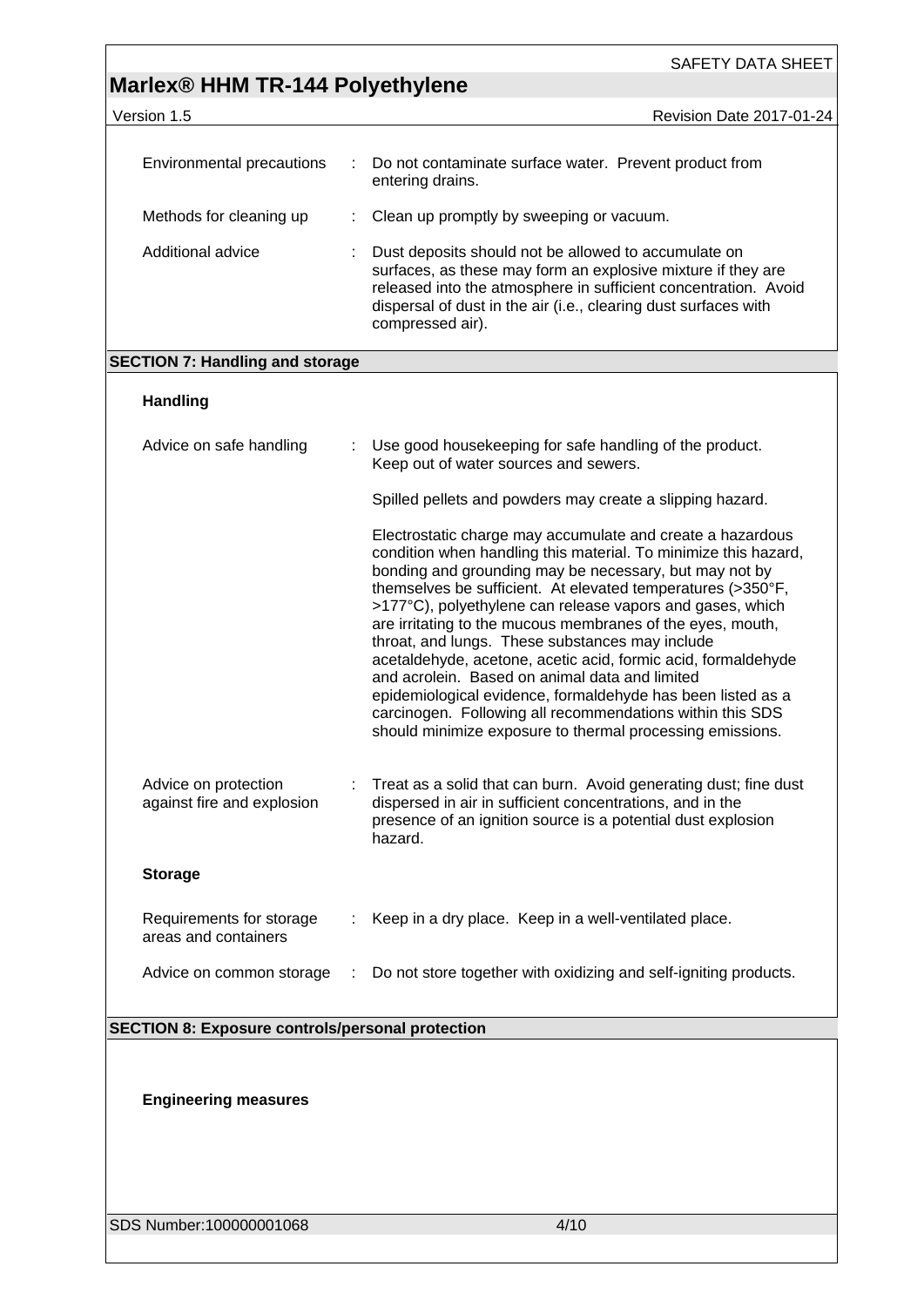## **Marlex® HHM TR-144 Polyethylene**

Version 1.5 **Accord 2017-01-24** Revision Date 2017-01-24

Consider the potential hazards of this material (see Section 2), applicable exposure limits, job activities, and other substances in the work place when designing engineering controls and selecting personal protective equipment. If engineering controls or work practices are not adequate to prevent exposure to harmful levels of this material, the personal protective equipment listed below is recommended. The user should read and understand all instructions and limitations supplied with the equipment since protection is usually provided for a limited time or under certain circumstances.

#### **Personal protective equipment**

| Respiratory protection   | No respiratory protection is normally required. If heated<br>material generates vapor or fumes that are not adequately<br>controlled by ventilation, wear an appropriate respirator. Use<br>the following elements for air-purifying respirators: Organic<br>Vapor and Formaldehyde. Use a positive pressure, air-<br>supplying respirator if there is potential for uncontrolled<br>release, exposure levels are not known, or other circumstances<br>where air-purifying respirators may not provide adequate<br>protection. Dust safety masks are recommended when the<br>dust concentration is excessive. |
|--------------------------|---------------------------------------------------------------------------------------------------------------------------------------------------------------------------------------------------------------------------------------------------------------------------------------------------------------------------------------------------------------------------------------------------------------------------------------------------------------------------------------------------------------------------------------------------------------------------------------------------------------|
| Eye protection           | Use of safety glasses with side shields for solid handling is<br>good industrial practice. If this material is heated, wear<br>chemical goggles or safety glasses with side shields or a face<br>shield. If there is potential for dust, use chemical goggles.                                                                                                                                                                                                                                                                                                                                                |
| Skin and body protection | At ambient temperatures use of clean and protective clothing is<br>good industrial practice. If the material is heated or molten,<br>wear thermally insulated, heat-resistant gloves that are able to<br>withstand the temperature of the molten product. If this<br>material is heated, wear insulated clothing to prevent skin<br>contact if engineering controls or work practices are not<br>adequate.                                                                                                                                                                                                    |

#### **SECTION 9: Physical and chemical properties**

| Information on basic physical and chemical properties |                                                                                                                         |
|-------------------------------------------------------|-------------------------------------------------------------------------------------------------------------------------|
| Appearance                                            |                                                                                                                         |
| Form<br>Color<br>Odor<br><b>Odor Threshold</b>        | <b>Pellets</b><br>Opaque<br>Mild to no odor<br>No data available                                                        |
| Safety data                                           |                                                                                                                         |
| Flash point                                           | : No data available                                                                                                     |
| Lower explosion limit                                 | : Not applicable                                                                                                        |
| Upper explosion limit                                 | : Not applicable                                                                                                        |
| Autoignition temperature                              | : No data available                                                                                                     |
| Thermal decomposition                                 | : Low molecular weight hydrocarbons, alcohols, aldehydes,<br>acids and ketones can be formed during thermal processing. |
| SDS Number:100000001068                               | 5/10                                                                                                                    |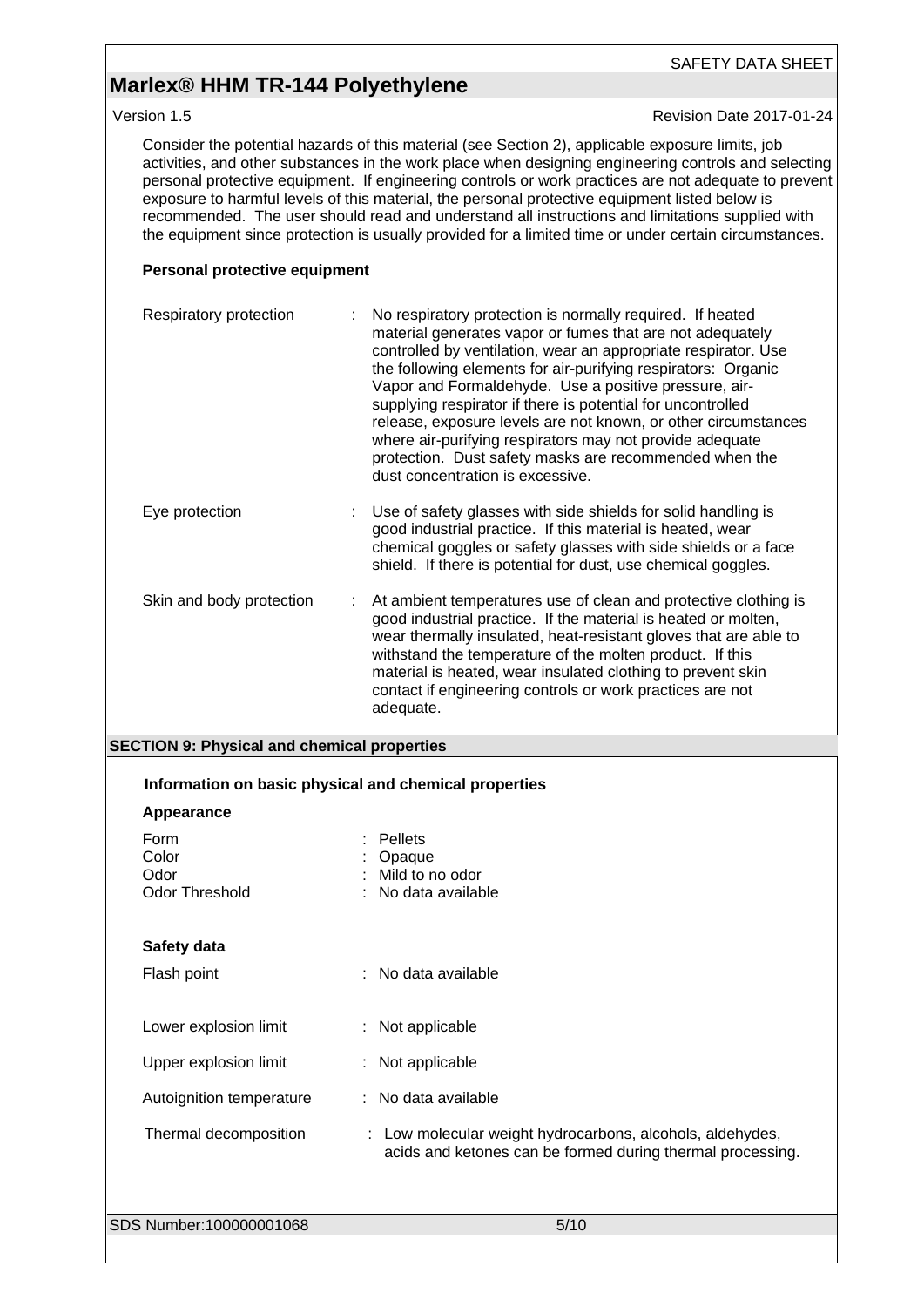# **Marlex® HHM TR-144 Polyethylene**

| Version 1.5                                   | Revision Date 2017-01-24                                                                                                                         |
|-----------------------------------------------|--------------------------------------------------------------------------------------------------------------------------------------------------|
| pH                                            | : Not applicable                                                                                                                                 |
| Melting point/range                           | : 90 - 140 °C (194 - 284 °F)                                                                                                                     |
| Freezing point                                | Not applicable                                                                                                                                   |
| Initial boiling point and boiling<br>range    | : Not applicable                                                                                                                                 |
| Vapor pressure                                | : Not applicable                                                                                                                                 |
| Relative density                              | : Not applicable                                                                                                                                 |
| Density                                       | $: 0,91 - 0,97$ g/cm3                                                                                                                            |
| Water solubility                              | Negligible                                                                                                                                       |
| Partition coefficient: n-                     | : No data available                                                                                                                              |
| octanol/water<br>Solubility in other solvents | : No data available                                                                                                                              |
| Viscosity, dynamic                            | : Not applicable                                                                                                                                 |
| Viscosity, kinematic                          | : Not applicable                                                                                                                                 |
| Relative vapor density                        | : Not applicable                                                                                                                                 |
| Evaporation rate                              | : Not applicable                                                                                                                                 |
|                                               |                                                                                                                                                  |
| <b>SECTION 10: Stability and reactivity</b>   |                                                                                                                                                  |
| Reactivity                                    | This material is considered non-reactive under normal<br>ambient and anticipated storage and handling conditions of<br>temperature and pressure. |

| Chemical stability<br>: This material is considered stable under normal ambient and<br>anticipated storage and handling conditions of temperature<br>and pressure. |
|--------------------------------------------------------------------------------------------------------------------------------------------------------------------|
|--------------------------------------------------------------------------------------------------------------------------------------------------------------------|

### **Possibility of hazardous reactions**

| SDS Number:100000001068             | 6/10                                                                                                                                                                                                                                                                                             |
|-------------------------------------|--------------------------------------------------------------------------------------------------------------------------------------------------------------------------------------------------------------------------------------------------------------------------------------------------|
| Hazardous decomposition<br>products | : Normal combustion forms carbon dioxide, water vapor and<br>may produce carbon monoxide, other hydrocarbons and<br>hydrocarbon oxidation products (ketones, aldehydes, organic<br>acids) depending on temperature and air availability.<br>Incomplete combustion can also produce formaldehyde. |
| Thermal decomposition               | : Low molecular weight hydrocarbons, alcohols, aldehydes,<br>acids and ketones can be formed during thermal processing.                                                                                                                                                                          |
| Materials to avoid                  | : Avoid contact with strong oxidizing agents.                                                                                                                                                                                                                                                    |
| Conditions to avoid                 | : Avoid prolonged storage at elevated temperature.                                                                                                                                                                                                                                               |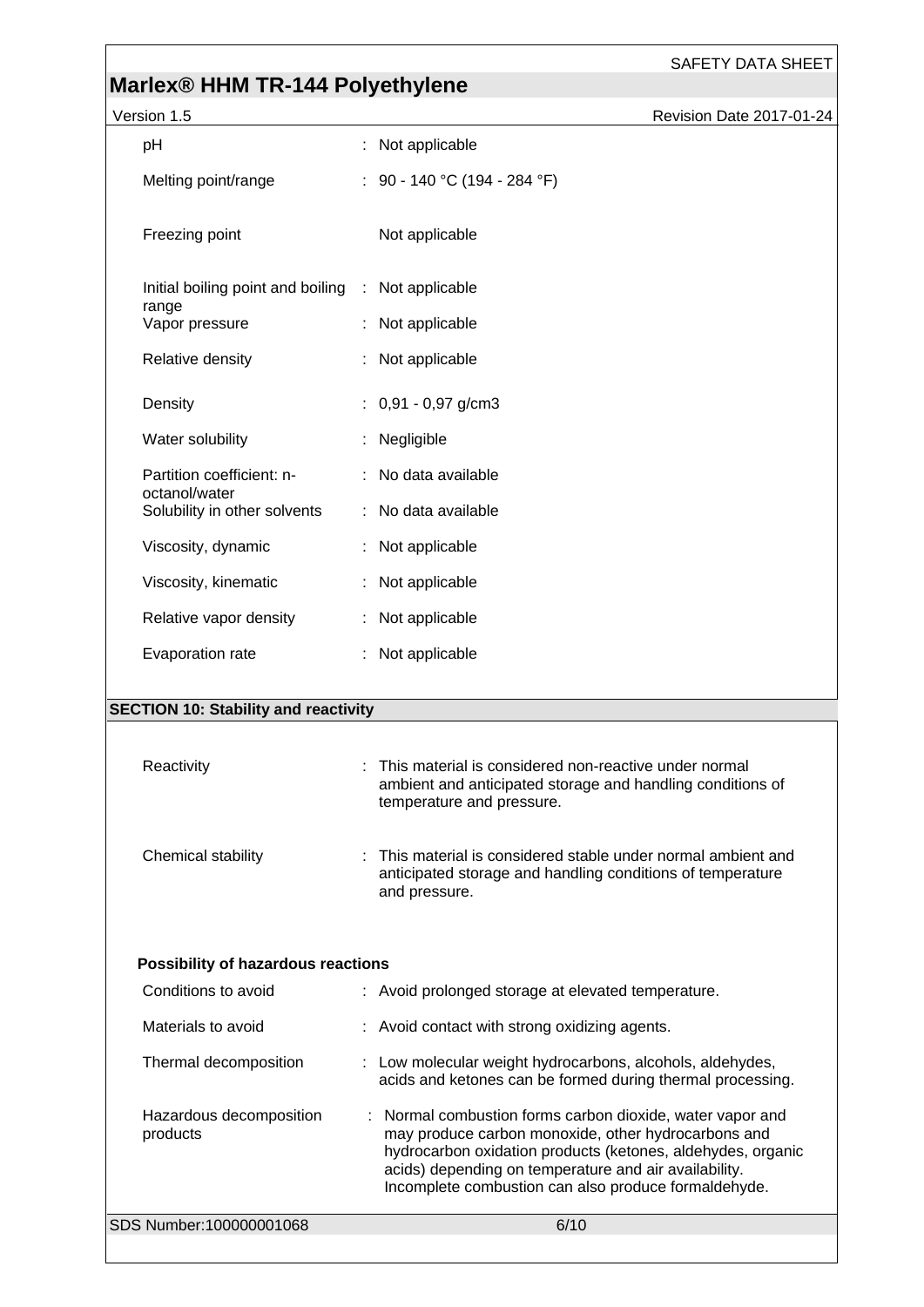# **Marlex® HHM TR-144 Polyethylene**

Version 1.5 **Revision Date 2017-01-24** 

| Other data                                                                                              | : No decomposition if stored and applied as directed.                                                                                                                                                                                                                                                                                                                                                                                                                                                                                               |  |  |  |  |  |
|---------------------------------------------------------------------------------------------------------|-----------------------------------------------------------------------------------------------------------------------------------------------------------------------------------------------------------------------------------------------------------------------------------------------------------------------------------------------------------------------------------------------------------------------------------------------------------------------------------------------------------------------------------------------------|--|--|--|--|--|
|                                                                                                         | <b>SECTION 11: Toxicological information</b>                                                                                                                                                                                                                                                                                                                                                                                                                                                                                                        |  |  |  |  |  |
| Marlex® HHM TR-144 Polyethylene<br>Acute oral toxicity <b>Exercise Exercise Secure Acute oral toxic</b> |                                                                                                                                                                                                                                                                                                                                                                                                                                                                                                                                                     |  |  |  |  |  |
| Marlex® HHM TR-144 Polyethylene<br>Acute inhalation toxicity : Presumed Not Toxic                       |                                                                                                                                                                                                                                                                                                                                                                                                                                                                                                                                                     |  |  |  |  |  |
| Marlex® HHM TR-144 Polyethylene<br><b>Acute dermal toxicity</b> : Presumed Not Toxic                    |                                                                                                                                                                                                                                                                                                                                                                                                                                                                                                                                                     |  |  |  |  |  |
| Marlex® HHM TR-144 Polyethylene<br><b>Skin irritation</b>                                               | : No skin irritation                                                                                                                                                                                                                                                                                                                                                                                                                                                                                                                                |  |  |  |  |  |
| Marlex® HHM TR-144 Polyethylene<br><b>Eye irritation</b>                                                | : No eye irritation                                                                                                                                                                                                                                                                                                                                                                                                                                                                                                                                 |  |  |  |  |  |
| Marlex® HHM TR-144 Polyethylene<br><b>Sensitization</b>                                                 | : Did not cause sensitization on laboratory animals.                                                                                                                                                                                                                                                                                                                                                                                                                                                                                                |  |  |  |  |  |
| Marlex® HHM TR-144 Polyethylene<br><b>Further information</b>                                           | : This product contains POLYMERIZED OLEFINS. During<br>thermal processing (>350°F, >177°C) polyolefins can release<br>vapors and gases (aldehydes, ketones and organic acids)<br>which are irritating to the mucous membranes of the eyes,<br>mouth, throat, and lungs. Generally these irritant effects are all<br>transitory. However, prolonged exposure to irritating off-gases<br>can lead to pulmonary edema. Formaldehyde (an aldehyde)<br>has been classified as a carcinogen based on animal data and<br>limited epidemiological evidence. |  |  |  |  |  |
| <b>SECTION 12: Ecological information</b>                                                               |                                                                                                                                                                                                                                                                                                                                                                                                                                                                                                                                                     |  |  |  |  |  |
|                                                                                                         |                                                                                                                                                                                                                                                                                                                                                                                                                                                                                                                                                     |  |  |  |  |  |
| <b>Ecotoxicity effects</b>                                                                              |                                                                                                                                                                                                                                                                                                                                                                                                                                                                                                                                                     |  |  |  |  |  |
| Elimination information (persistence and degradability)                                                 |                                                                                                                                                                                                                                                                                                                                                                                                                                                                                                                                                     |  |  |  |  |  |
| Bioaccumulation                                                                                         | : Does not bioaccumulate.                                                                                                                                                                                                                                                                                                                                                                                                                                                                                                                           |  |  |  |  |  |
| Mobility                                                                                                | The product is insoluble and floats on water.                                                                                                                                                                                                                                                                                                                                                                                                                                                                                                       |  |  |  |  |  |
| Biodegradability                                                                                        | : This material is not expected to be readily biodegradable.                                                                                                                                                                                                                                                                                                                                                                                                                                                                                        |  |  |  |  |  |
| <b>Ecotoxicology Assessment</b>                                                                         |                                                                                                                                                                                                                                                                                                                                                                                                                                                                                                                                                     |  |  |  |  |  |
| SDS Number:100000001068                                                                                 | 7/10                                                                                                                                                                                                                                                                                                                                                                                                                                                                                                                                                |  |  |  |  |  |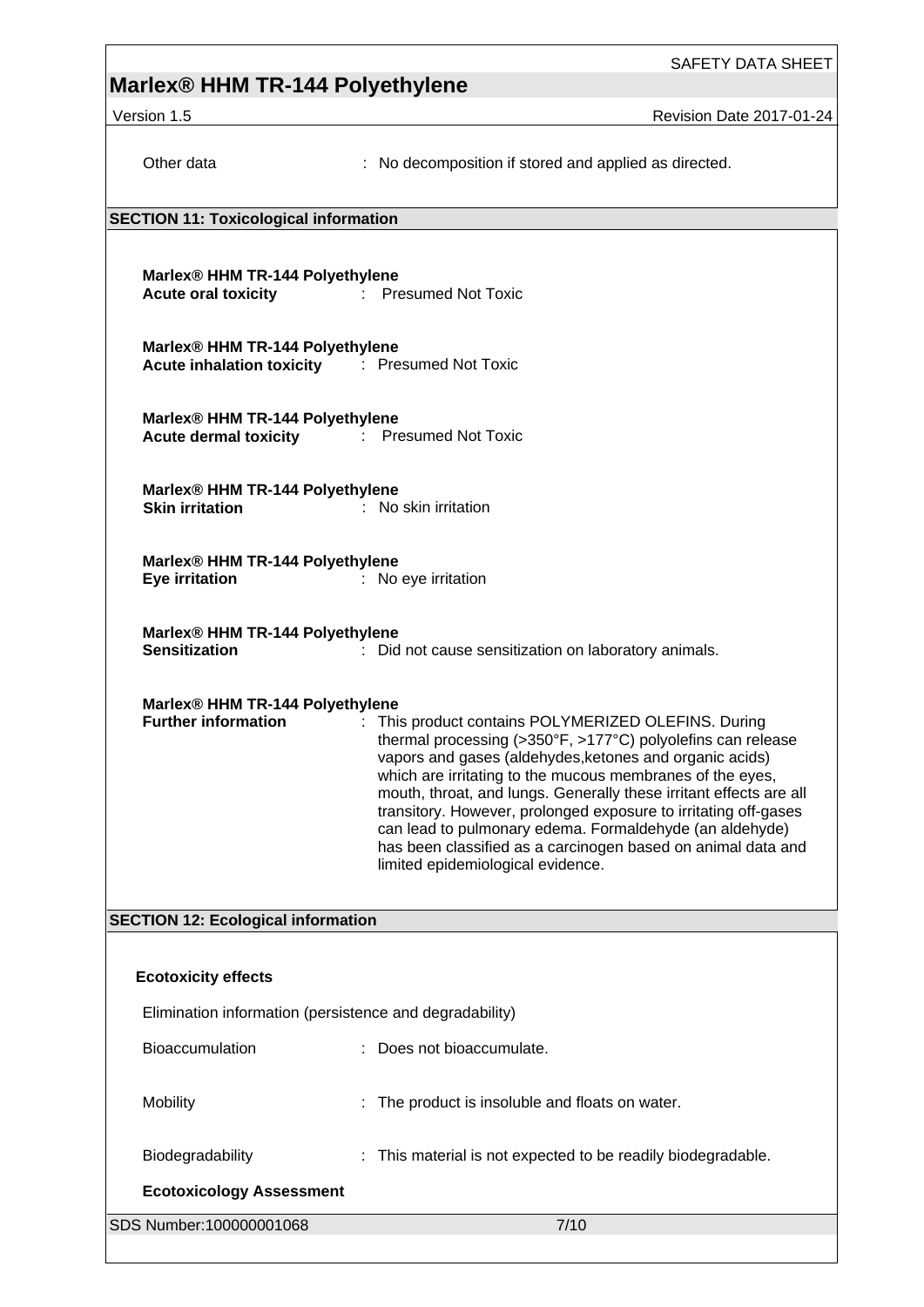## **Marlex® HHM TR-144 Polyethylene**

Version 1.5 **All 2017-01-24** Revision Date 2017-01-24

| Additional ecological<br>information | : This material is not expected to be harmful to aquatic<br>organisms., Fish or birds may eat pellets which may obstruct |
|--------------------------------------|--------------------------------------------------------------------------------------------------------------------------|
|                                      | their digestive tracts.                                                                                                  |

#### **SECTION 13: Disposal considerations**

The information in this SDS pertains only to the product as shipped.

Use material for its intended purpose or recycle if possible. This material, if it must be discarded, may meet the criteria of a hazardous waste as defined by US EPA under RCRA (40 CFR 261) or other State and local regulations. Measurement of certain physical properties and analysis for regulated components may be necessary to make a correct determination. If this material is classified as a hazardous waste, federal law requires disposal at a licensed hazardous waste disposal facility.

#### **SECTION 14: Transport information**

#### **The shipping descriptions shown here are for bulk shipments only, and may not apply to shipments in non-bulk packages (see regulatory definition).**

Consult the appropriate domestic or international mode-specific and quantity-specific Dangerous Goods Regulations for additional shipping description requirements (e.g., technical name or names, etc.) Therefore, the information shown here, may not always agree with the bill of lading shipping description for the material. Flashpoints for the material may vary slightly between the SDS and the bill of lading.

#### **US DOT (UNITED STATES DEPARTMENT OF TRANSPORTATION)**

NOT REGULATED AS A HAZARDOUS MATERIAL OR DANGEROUS GOODS FOR TRANSPORTATION BY THIS AGENCY.

#### **IMO / IMDG (INTERNATIONAL MARITIME DANGEROUS GOODS)**

NOT REGULATED AS A HAZARDOUS MATERIAL OR DANGEROUS GOODS FOR TRANSPORTATION BY THIS AGENCY.

#### **IATA (INTERNATIONAL AIR TRANSPORT ASSOCIATION)**

NOT REGULATED AS A HAZARDOUS MATERIAL OR DANGEROUS GOODS FOR TRANSPORTATION BY THIS AGENCY.

#### **ADR (AGREEMENT ON DANGEROUS GOODS BY ROAD (EUROPE))**

NOT REGULATED AS A HAZARDOUS MATERIAL OR DANGEROUS GOODS FOR TRANSPORTATION BY THIS AGENCY.

#### **RID (REGULATIONS CONCERNING THE INTERNATIONAL TRANSPORT OF DANGEROUS GOODS (EUROPE))**

NOT REGULATED AS A HAZARDOUS MATERIAL OR DANGEROUS GOODS FOR TRANSPORTATION BY THIS AGENCY.

**ADN (EUROPEAN AGREEMENT CONCERNING THE INTERNATIONAL CARRIAGE OF DANGEROUS GOODS BY INLAND WATERWAYS)**

NOT REGULATED AS A HAZARDOUS MATERIAL OR DANGEROUS GOODS FOR TRANSPORTATION BY THIS AGENCY.

SDS Number:100000001068 8/10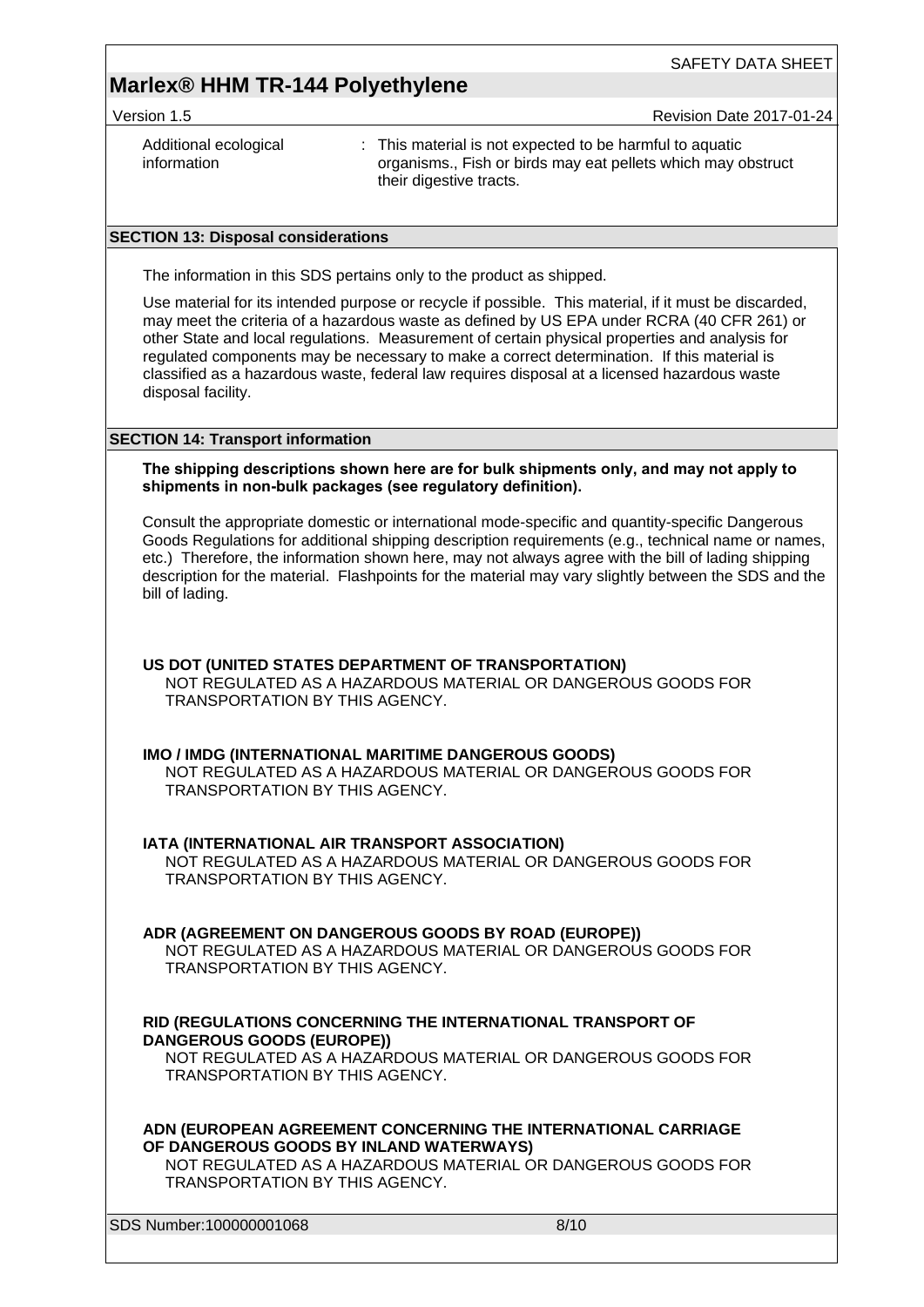## **Marlex® HHM TR-144 Polyethylene**

SAFETY DATA SHEET

Version 1.5 **Accord 2017-01-24** Revision Date 2017-01-24

**Transport in bulk according to Annex II of MARPOL 73/78 and the IBC Code**

#### **SECTION 15: Regulatory information**

**National legislation**

| <b>Major Accident Hazard</b><br>Legislation                                                                                                                                                                      | : 96/82/EC<br>Update: 2003<br>Directive 96/82/EC does not apply                                                                                                                                                                                                                                                                                                                                                                                                                                                               |
|------------------------------------------------------------------------------------------------------------------------------------------------------------------------------------------------------------------|-------------------------------------------------------------------------------------------------------------------------------------------------------------------------------------------------------------------------------------------------------------------------------------------------------------------------------------------------------------------------------------------------------------------------------------------------------------------------------------------------------------------------------|
| Water contaminating class<br>(Germany)                                                                                                                                                                           | not water endangering<br>: nwa                                                                                                                                                                                                                                                                                                                                                                                                                                                                                                |
| <b>Notification status</b><br>Europe REACH<br>United States of America (USA)<br><b>TSCA</b><br>Canada DSL<br>Australia AICS<br>New Zealand NZIoC<br>Japan ENCS<br>Korea KECI<br>Philippines PICCS<br>China IECSC | On the inventory, or in compliance with the inventory<br>On the inventory, or in compliance with the inventory<br>On the inventory, or in compliance with the inventory<br>On the inventory, or in compliance with the inventory<br>On the inventory, or in compliance with the inventory<br>On the inventory, or in compliance with the inventory<br>On the inventory, or in compliance with the inventory<br>On the inventory, or in compliance with the inventory<br>On the inventory, or in compliance with the inventory |

#### **SECTION 16: Other information**

**NFPA Classification** : Health Hazard: 0

Fire Hazard: 1 Reactivity Hazard: 0



#### **Further information**

Significant changes since the last version are highlighted in the margin. This version replaces all previous versions.

The information in this SDS pertains only to the product as shipped.

The information provided in this Safety Data Sheet is correct to the best of our knowledge, information and belief at the date of its publication. The information given is designed only as a guidance for safe handling, use, processing, storage, transportation, disposal and release and is not to be considered a warranty or quality specification. The information relates only to the specific material designated and may not be valid for such material used in combination with any other materials or in any process, unless specified in the text.

|                         | Key or legend to abbreviations and acronyms used in the safety data sheet |      |  |  |  |  |
|-------------------------|---------------------------------------------------------------------------|------|--|--|--|--|
| SDS Number:100000001068 |                                                                           | 9/10 |  |  |  |  |
|                         |                                                                           |      |  |  |  |  |